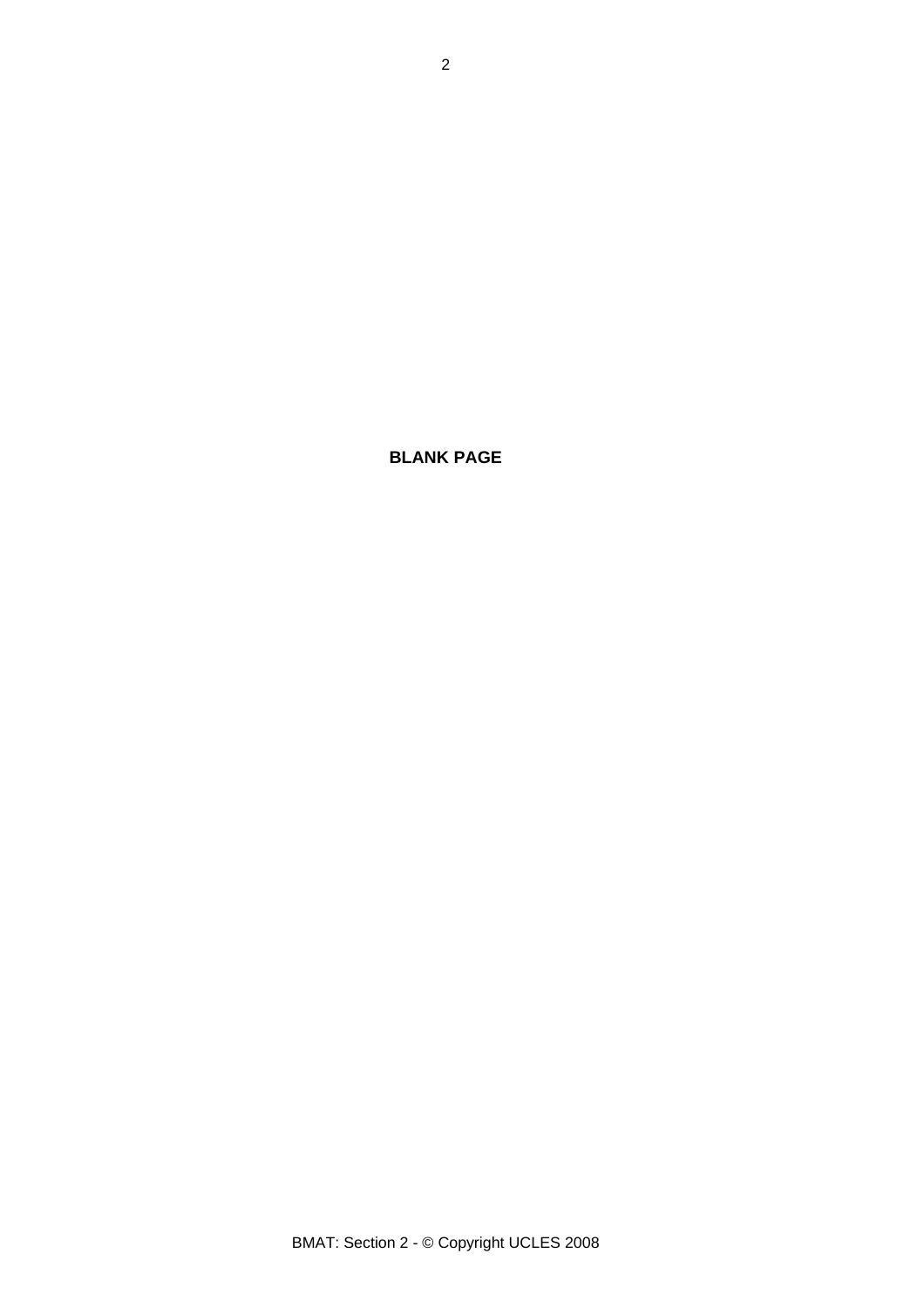**1** The table shows the percentages of some substances measured in fluid taken from a human kidney.

| substance | ℅    |
|-----------|------|
| water     | q۵   |
| proteins  | וו   |
| glucose   | 0.1  |
| urea      | 0.03 |

Which letter on the diagram shows the most likely source of the fluid?



**2** Element **x** is in the second period of the Periodic Table. An atom of element **y** has six more protons than an atom of element **x**.

Which statement must be correct?

- **A** Elements **x** and **y** are in the same period of the table.
- **B** Elements **x** and **y** have the same number of electrons in the first shell.
- **C** Element **y** has six more electrons in its outer shell than does element **x**.
- **D** The nucleon number of element **y** is six more than that of element **x**.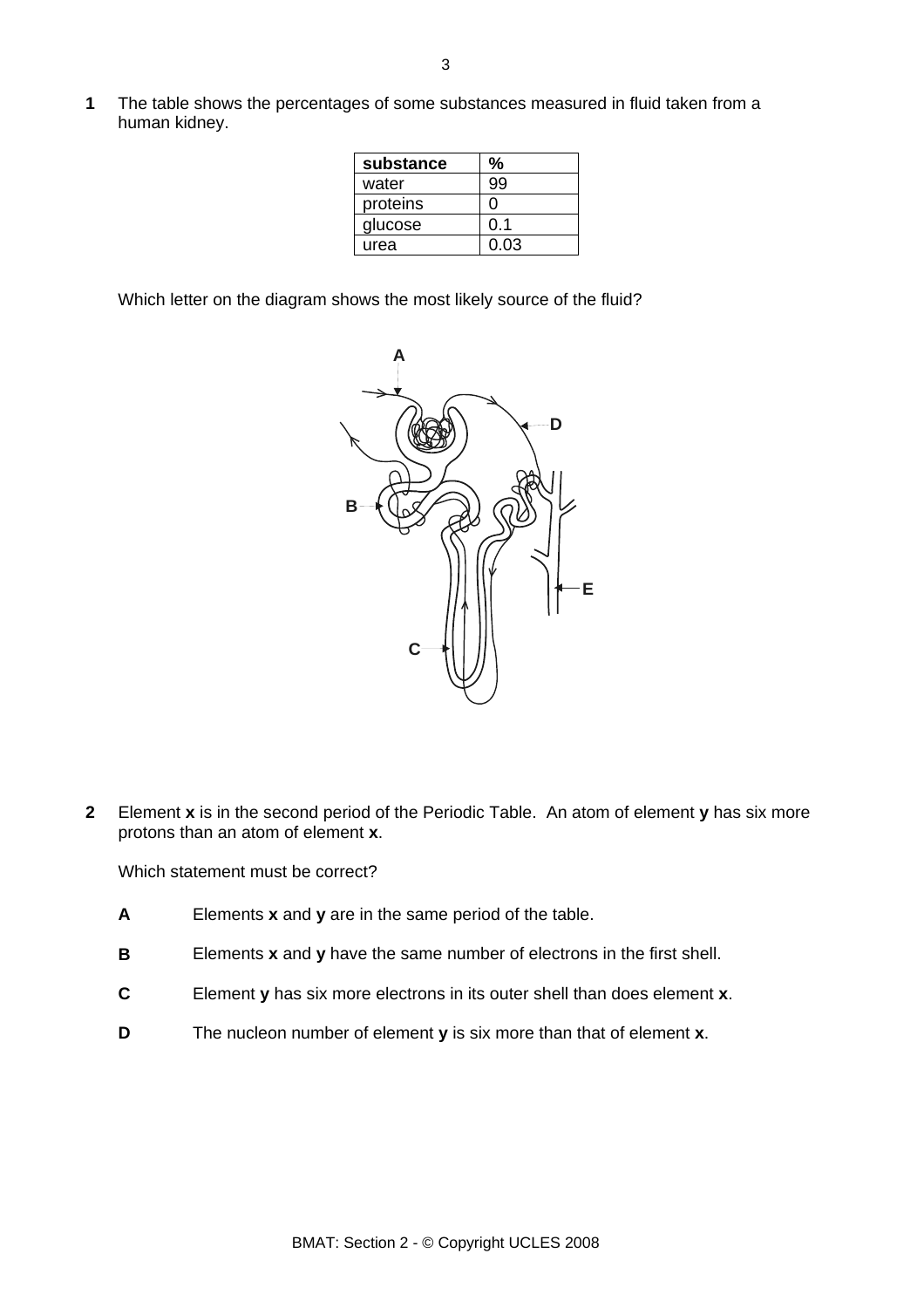**3** A detector of radioactivity shows background radiation to be 20 counts per minute with no radioactive sources nearby. A radioactive source which emits alpha particles and beta particles is brought very close to the detector and the detector reading increases to 280 counts per minute. A sheet of paper is then placed between the source and the detector, and the detector reading drops to 60 counts per minute.

How many counts per minute were caused by alpha particles and by beta particles from the source?

**4** The equation connects the variables *A*, *x*, *y*, *z*, *P* and *Q*.

$$
A = \frac{(x+y)^2 z}{P} Q
$$

The following changes are made: *x* and *y* are both increased by 50 % *z* is decreased by 20 % *P* is doubled and *Q* remains the same.

What is the resulting percentage change in *A*?

- **A** 10 % decrease
- **B** 10 % increase
- **C** 2.5 % increase
- **D** 2.5 % decrease
- **E** 20 % decrease
- **F** 20 % increase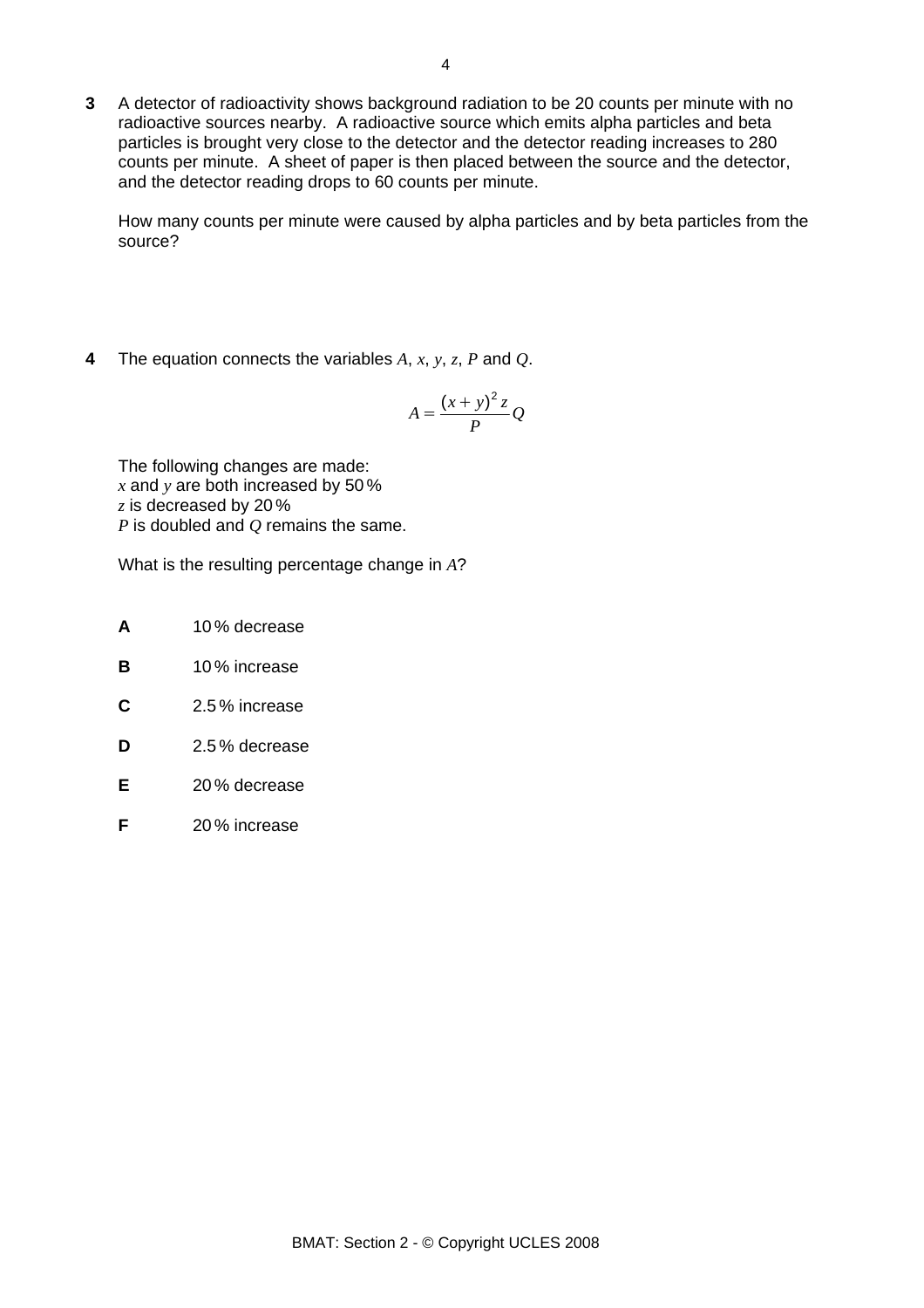- **5** The three statements below are about exhaling.
	- **1** The ribs swing down and inwards during exhaling.
	- **2** The diaphragm muscles contract during exhaling.
	- **3** The pressure in the lungs increases during exhaling.

Which statements are correct?

| A           | 1 only       |
|-------------|--------------|
| B           | 2 only       |
| $\mathbf c$ | 3 only       |
| D           | 1 and 2 only |
| Е           | 1 and 3 only |
| F           | 2 and 3 only |

**6** The oscillation period, *t*, for a spiral spring (weight *w*, radius *R* made from wire length *l*, radius *r* with a modulus of rigidity *n*) with a weight *W* hanging from it is given by:

$$
t=2\pi\sqrt{\frac{2lR^2(W+w/3)}{n\pi r^4g}}
$$

If such a spring is used to measure the weight, *W*, of an object we need to rearrange the equation so *W* is the subject.

Which of the following is the correct rearrangement of the equation?

$$
W = \frac{nr^4gt^2}{8\pi R^2} - \frac{w}{3}
$$

**B**  $W = \frac{n \sqrt{2} r^2}{8 l R^2} - \frac{n}{3}$  $4gt^2$  *w lR*  $W = \frac{n\sqrt{\pi r^4 gt}}{ar^2}$ 

$$
W = \frac{3nr^4gt^2}{8\pi R^2} - 3w
$$

$$
W = \frac{n\sqrt{\pi}r^4gt^2}{8IR^2} - 3w
$$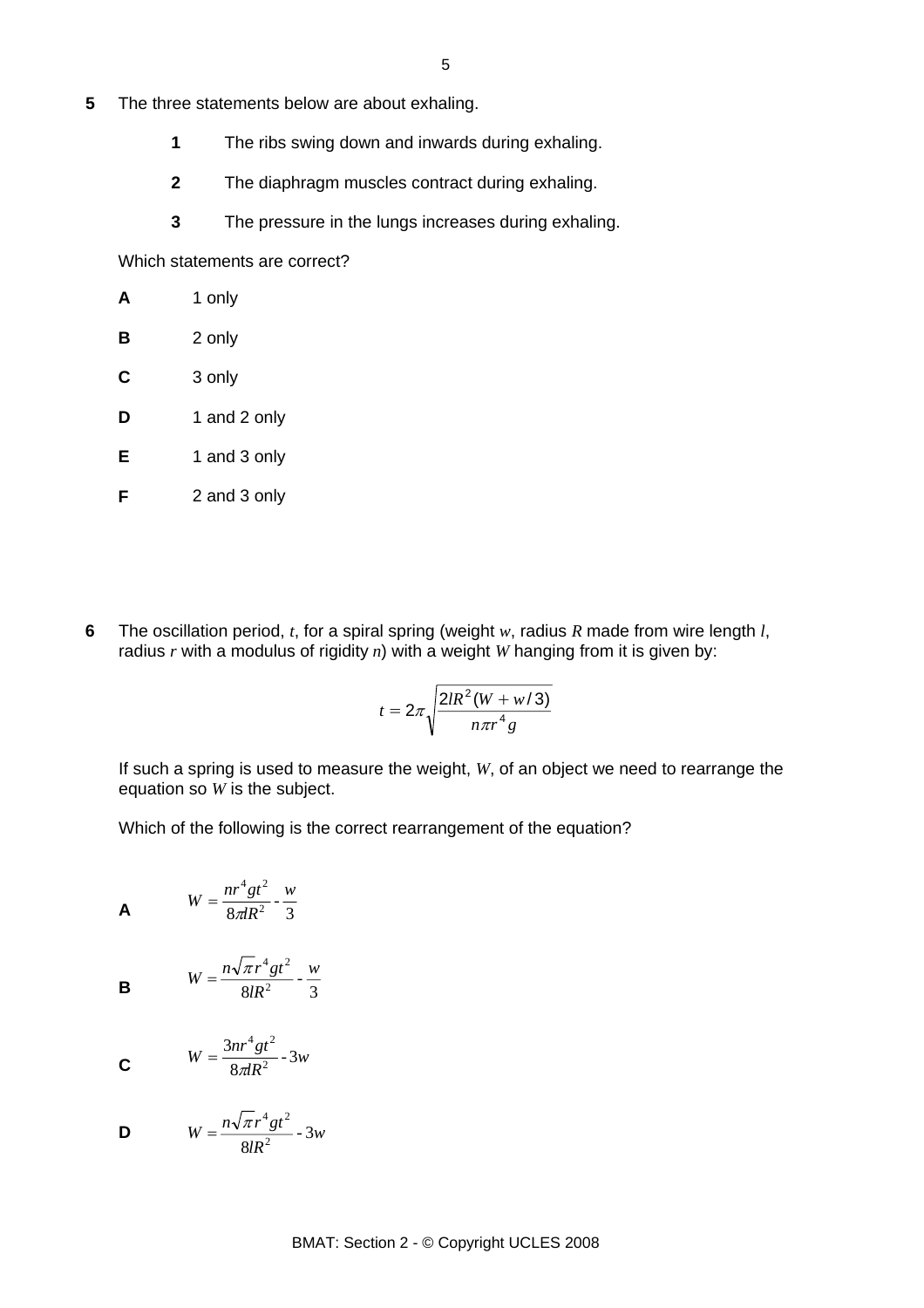**7** A 100 % efficient transformer has 1500 turns on its primary coil. The input to the transformer is 250V ac. The output current is 10A and the output power is 0.5 kW.

What is the number of turns on the secondary coil?

**8** An oxide of iron has the formula  $Fe<sub>3</sub>O<sub>4</sub>$  and contains both  $Fe<sup>2+</sup>$  and  $Fe<sup>3+</sup>$  ions.

Which one of the following is the fraction of iron ions that are in the  $Fe<sup>2+</sup> state?$ 

**A** <sup>1</sup>  $1/4$ **B** <sup>1</sup>  $1/3$ **C** <sup>1</sup>  $1/2$ **D**  $^{2}/_{3}$ **E**  $3/4$ 

**9** Which row of the table shows the state of the heart valves when the heart pumps blood to the lungs?

|   | left side of heart                  |                 | right side of heart                 |                 |
|---|-------------------------------------|-----------------|-------------------------------------|-----------------|
|   | atrio-ventricular<br>valve (cuspid) | semilunar valve | atrio-ventricular<br>valve (cuspid) | semilunar valve |
| A | closed                              | closed          | open                                | open            |
| В | closed                              | open            | closed                              | open            |
| C | closed                              | open            | open                                | closed          |
| D | open                                | closed          | closed                              | open            |
| Е | open                                | closed          | open                                | closed          |
| F | open                                | open            | closed                              | closed          |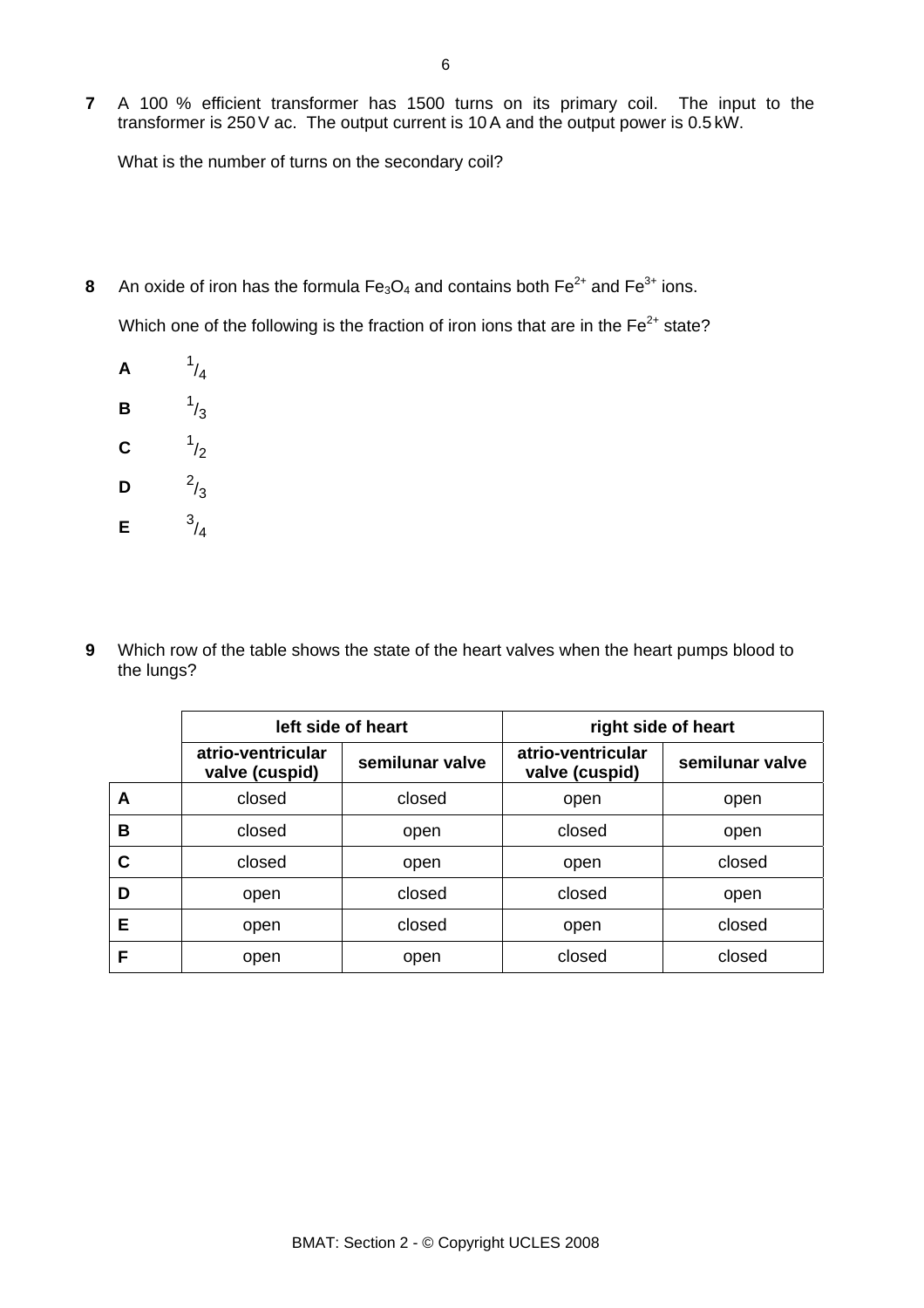**10** The reaction between lead(II) nitrate solution and potassium iodide solution is shown below:

 $Pb(NO<sub>3</sub>)<sub>2</sub> (aq) + 2KI (aq) \rightarrow 2KNO<sub>3</sub> (aq) + PbI<sub>2</sub> (s)$ 

When the two solutions are mixed in a test tube the height of the lead(II) iodide precipitate formed can be measured.

|   | lead(II) nitrate solution |                                                                | potassium iodide solution |                                                                    |
|---|---------------------------|----------------------------------------------------------------|---------------------------|--------------------------------------------------------------------|
|   |                           | volume/cm <sup>3</sup> $ $ concentration/ mol dm <sup>-3</sup> |                           | volume/cm <sup>3</sup> $\vert$ concentration/ mol dm <sup>-3</sup> |
| Α | 5.0                       | 2.0                                                            | 10.0                      | 2.0                                                                |
| в | 2.5                       | 5.0                                                            | 2.5                       | 5.0                                                                |
|   | 7.5                       | 3.0                                                            | 5.0                       | 5.0                                                                |
|   | 5.0                       | 4.0                                                            | 7.5                       | 5.0                                                                |

Which combination of solutions would produce the greatest height of the precipitate?

- **11** Below are four statements about thermal (heat) energy.
	- **1** A substance can lose heat energy without its temperature falling.
	- **2** Heat energy can pass through a vacuum.
- **3** Steam at 100 °C has more heat energy than the same mass of boiling water at 100 $^{\circ}$ C
	- **4** When a container of water is cooled near the top, a convection current is set up in the water.

Which statements are true?

- **A** 1, 2 and 3
- **B** 2, 3 and 4
- **C** 1, 2 and 4
- **D** 1, 3 and 4
- **E** all of the statements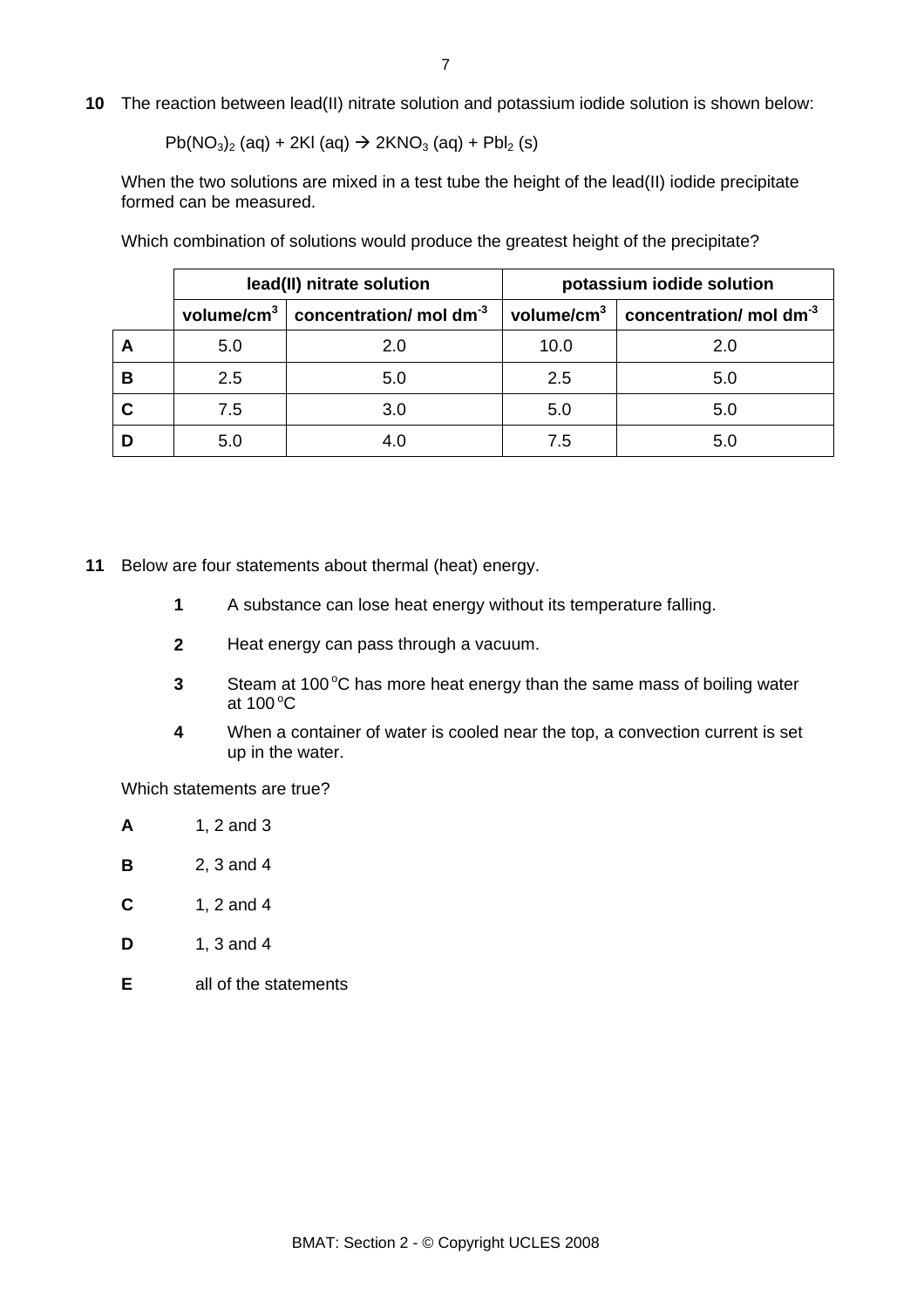**12** The box and whisker plot shows some information about members of a health club using a walking machine. It shows the number of steps that a group of 30 members did in a period of 10 minutes.



Use this information to find the probability that when 3 of these 30 members are chosen at random, they will all have taken between 850 and 1000 steps.

| Д | $\frac{3}{4}$ |
|---|---------------|
| в | 150<br>500    |
| C | 1<br>8        |
| D | 3<br>30       |
| E | 1<br>64       |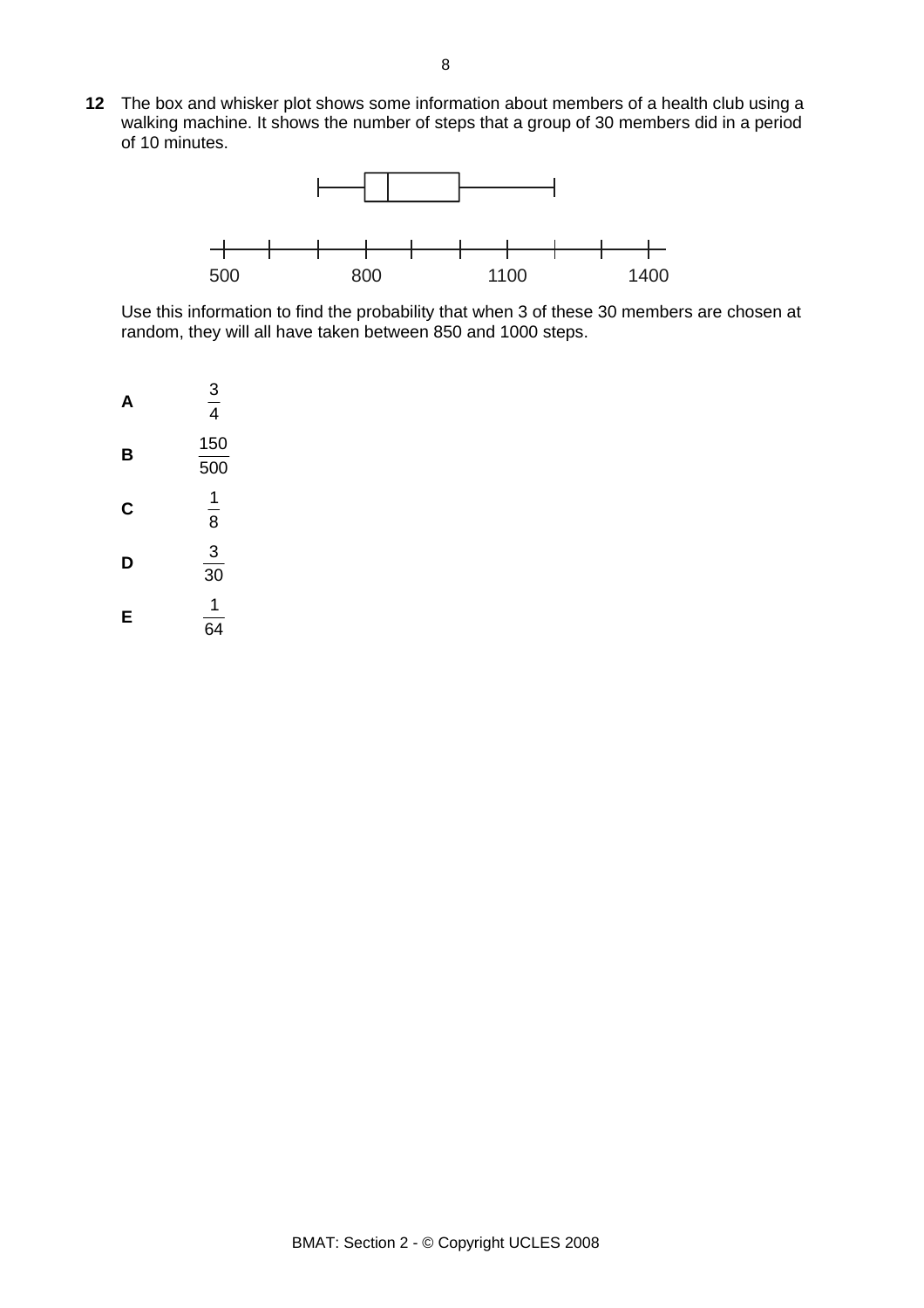The diagram shows the bones and leg muscles of a person standing on their toes. The **13**  bones and muscles are acting as a lever system.



Which of the following is the correct description of this lever system?

- **A** The fulcrum is between the effort and the load.
- **B** The load is being exerted by the calf muscle.
- **C** The load is between the fulcrum and the effort.
- **D** The effort is exerted by the muscles in the foot.
- **E** The effort is between the load and the fulcrum.
- **14** Which of the following reactions between a Group 1 element and a Group 7 element would be the most exothermic?
	- **A** caesium and fluorine
	- **B** lithium and iodine
	- **C** potassium and bromine
	- **D** sodium and chlorine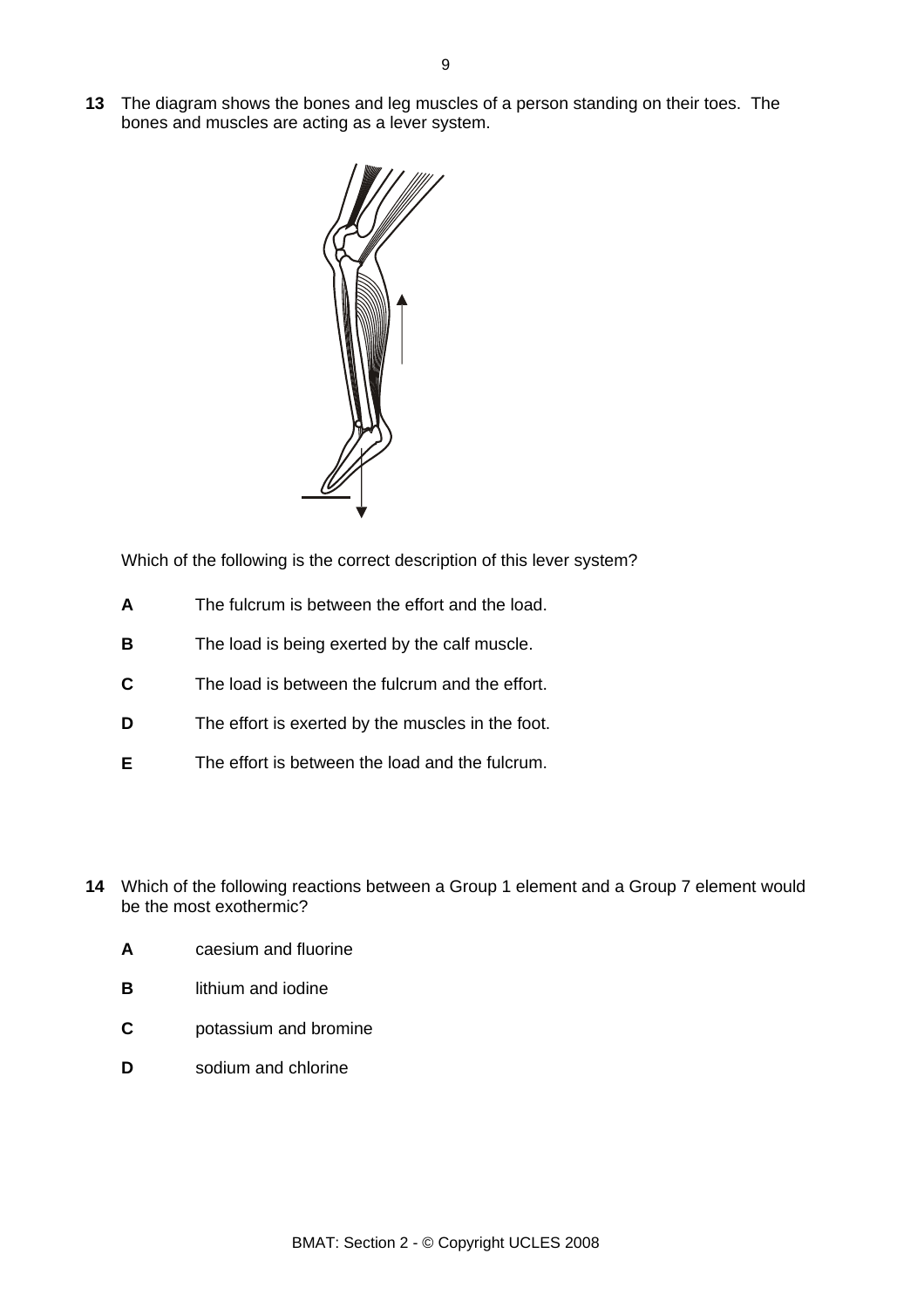- **A**  AIR red violet white  $\longrightarrow$   $\qquad \qquad$  **B** white  $\longrightarrow$  AIR violet red **C**  AIR white red violet **D** AIR white · violet red **E**  white  $\longrightarrow$  AIR violet red **F**  white  $\longrightarrow$  AIR violet red
- **15** Which diagram shows how a ray of white light is refracted by an air bubble in water, and gives the correct relative positions of the red and violet light formed by dispersion?

**16** The two inequalities given below define an area on a graph.

$$
y \ge x^2 + 3
$$
  

$$
x \ge 1/y
$$

Which one of the following points lies within the area defined?

**A** (-1, -6) **B**  $(2, -1)$ **C** (1, 6) **D**  $(2, 2)$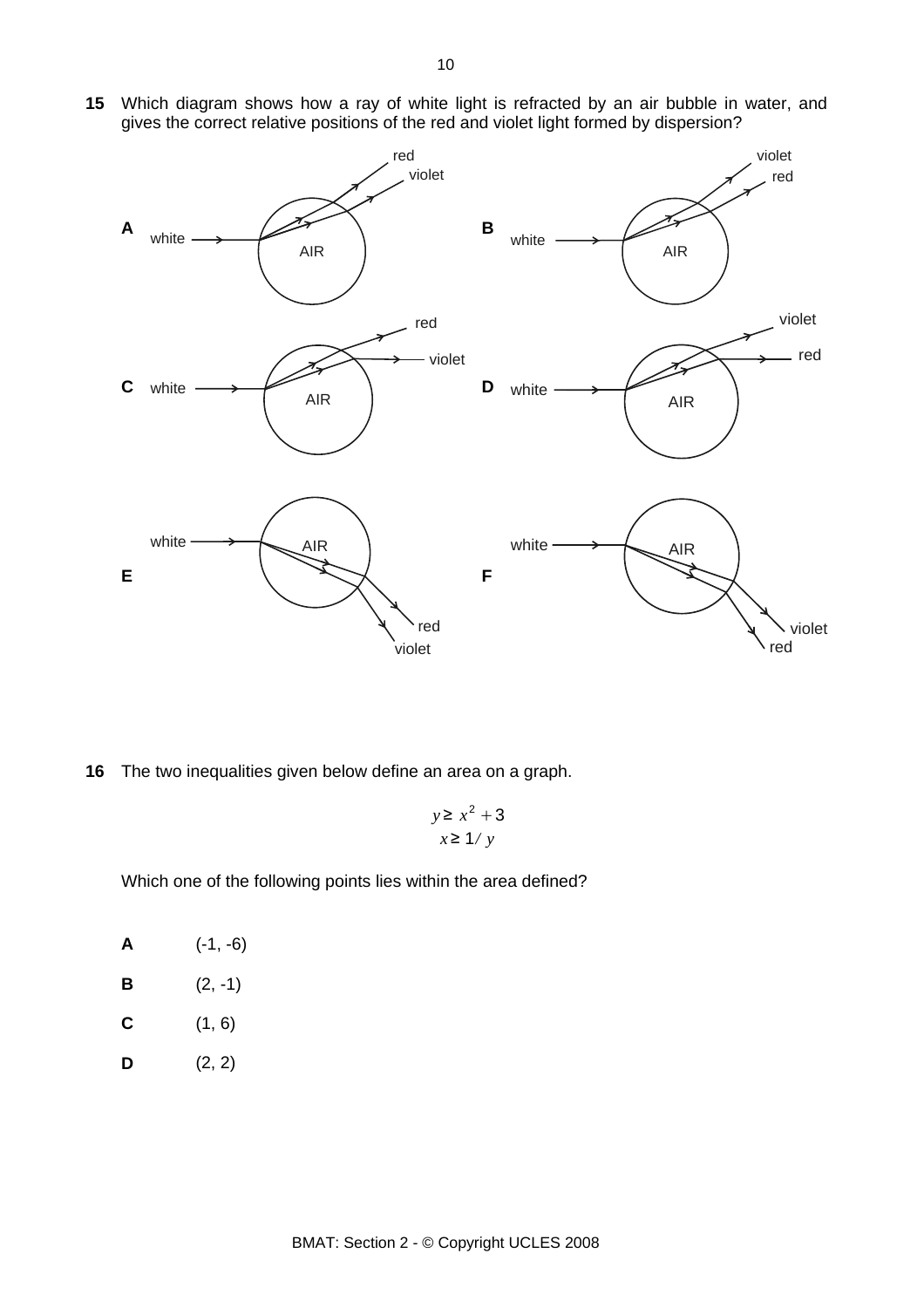The below diagram shows a family tree of a condition known as nail patella syndrome **17**  (NPS).



Which of the following pairs of individuals **must** be heterozygous for NPS?

|   | 1 and 5 |
|---|---------|
| в | 2 and 6 |
| С | 3 and 7 |
| D | 4 and 8 |
| Е | 5 and 9 |
|   | ճ and 7 |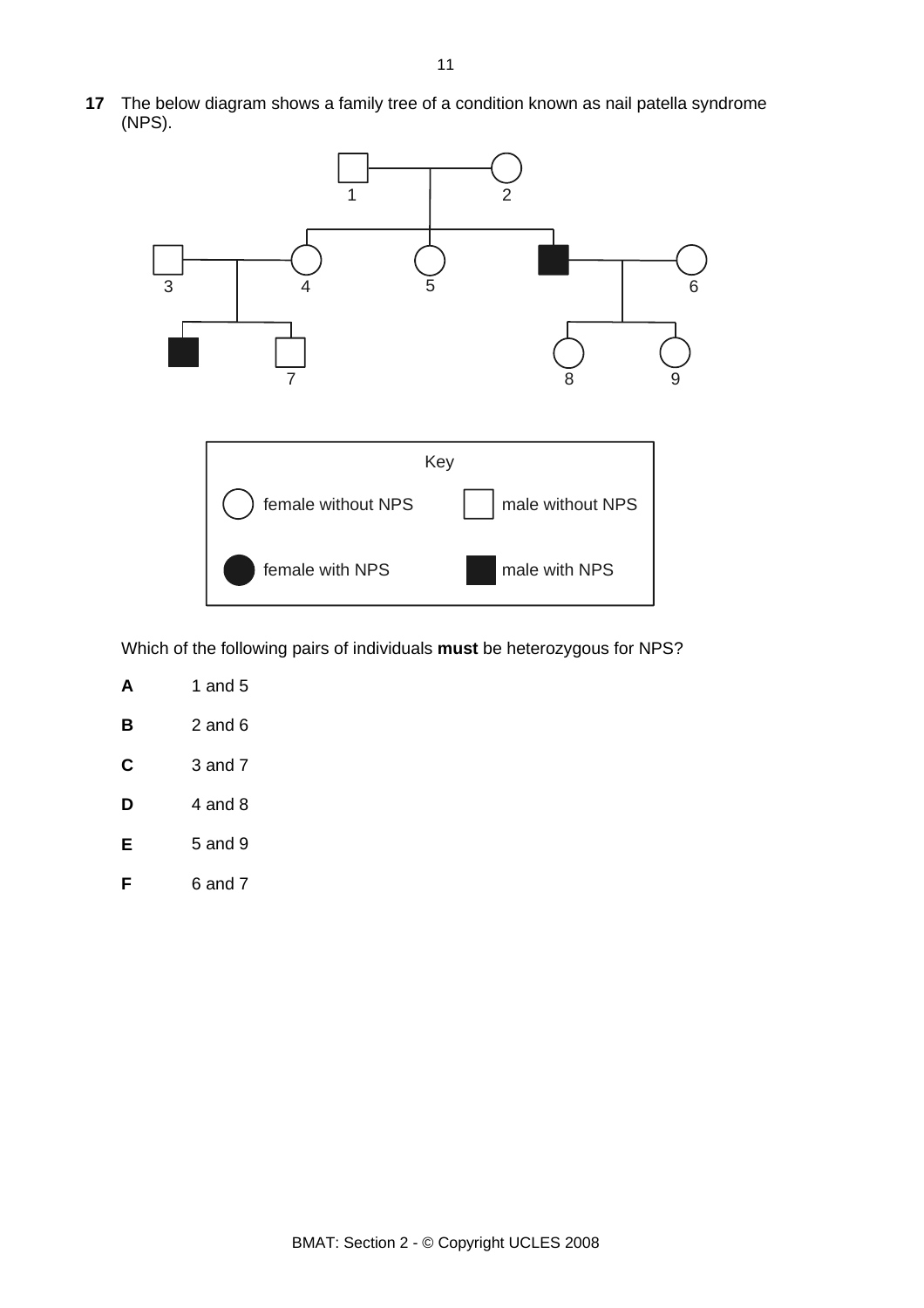**18** What volume of steam would be produced from an ice cube of mass 6.00 g if it were heated until it all evaporated?

 $(A_r \text{ values: } H = 1; O = 16)$ 

(Take molar volume at room temperature and pressure =  $24 \text{ dm}^3$ )

- **A**  $240 \text{ cm}^3$
- **B** 1800 cm3
- **C** 4800 cm3
- **D** 8000 cm3
- **19** A heavy uniform bar is in equilibrium in the arrangement shown.



What is the weight of the bar? (Give your answer to the nearest Newton.)

**20** The longest side of a right angled triangle is  $6 + \sqrt{5}$  units. One of the shorter sides is  $3+2\sqrt{5}$  units.

What is the length of the third side?

A  $2\sqrt{3}$ **B**  $\sqrt{70+24\sqrt{5}}$ **C** 12 **D**  $3-\sqrt{5}$ **E**  $14 + 7.5\sqrt{5}$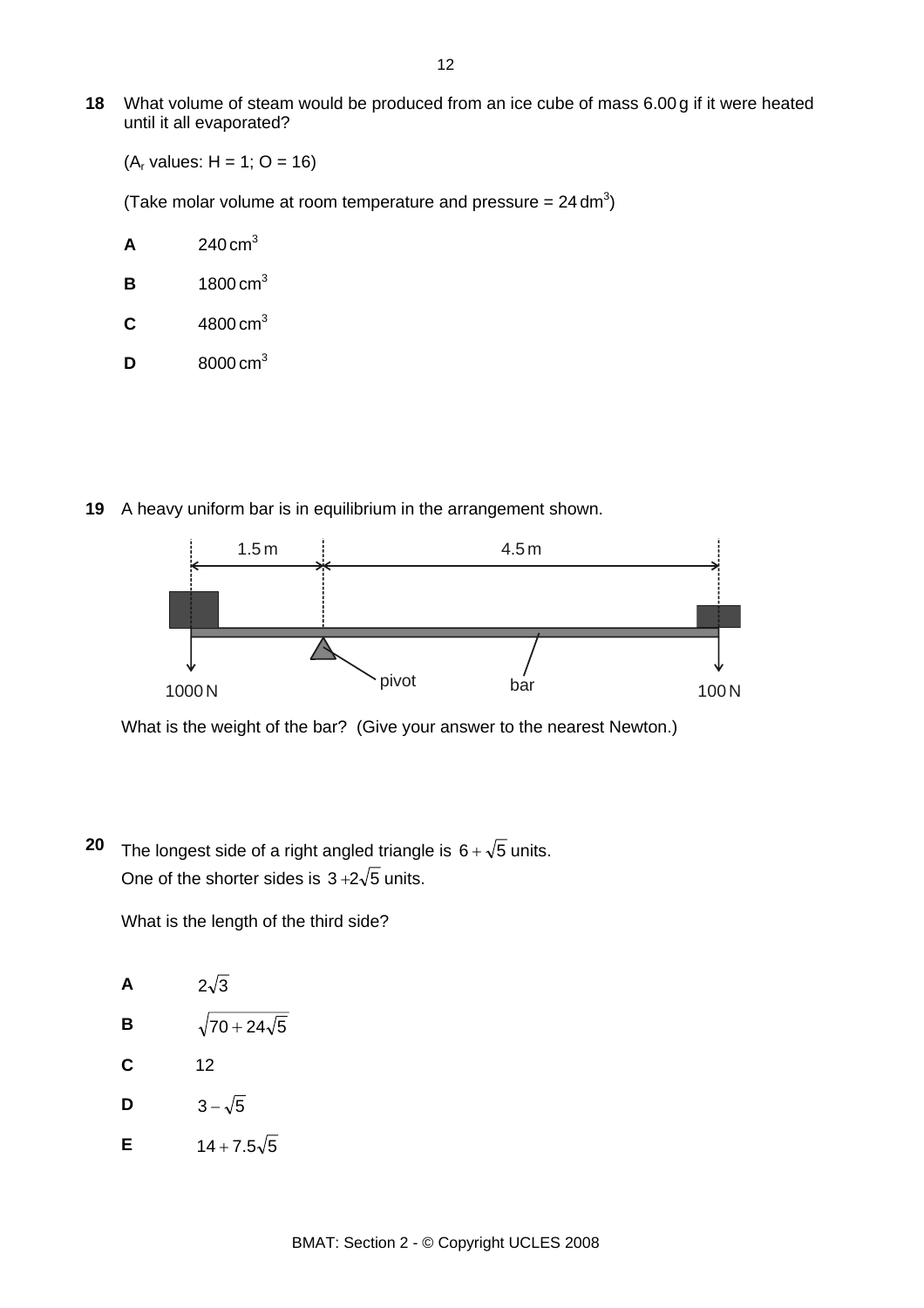**21** A patient with leukaemia is being treated with chemotherapy and radiotherapy. The patient is found to have a low blood platelet count and a high percentage of the white blood cells are abnormal.

|   | disease<br>resistance | blood clotting | oxygen transport |
|---|-----------------------|----------------|------------------|
| A | low                   | low            | low              |
| в | high                  | low            | high             |
| C | low                   | normal         | low              |
| D | high                  | normal         | normal           |
| E | low                   | low            | normal           |
| F | high                  | normal         | high             |

Which row of the table shows this patient's symptoms?

**22** Some statements about ammonia are given below.

- **1** Its formula is NH<sub>3</sub>.
- **2** The pH of its solution in water is less than 7.
- **3** It has a molecular structure.
- **4** It turns damp blue litmus paper red.
- **5** It is a liquid at room temperature.
- **6** It is covalently bonded.

Which are correct statements about ammonia?

- **A** 1, 2 and 3
- **B** 2, 4 and 5
- **C** 4, 5 and 6
- **D** 1, 3 and 6
- **E** 1, 3 and 5
- **F** 2, 3 and 4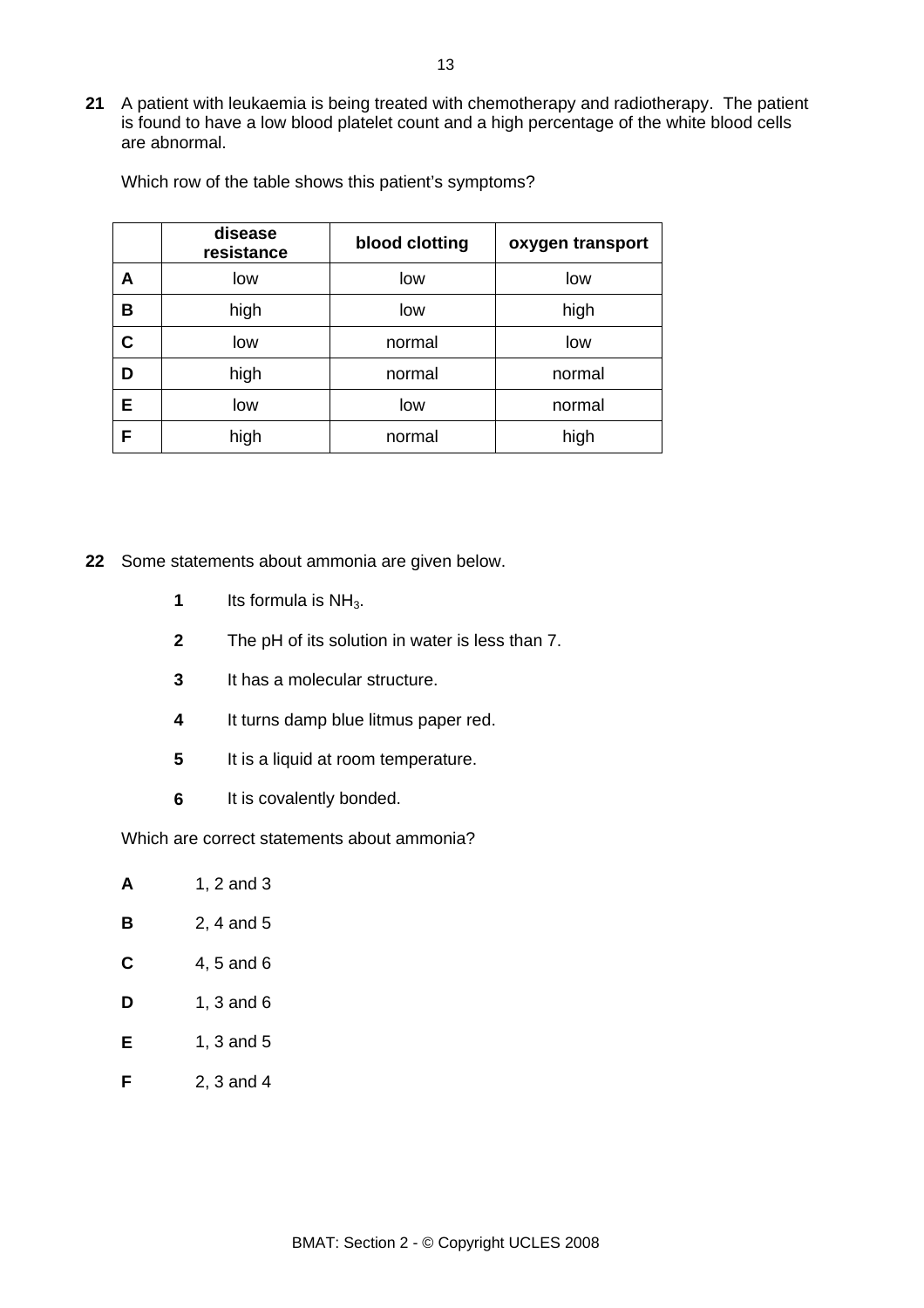**23** An artery has a length *x* mm and blood flows steadily through it at *V*ml per second.

If, on average, a given red blood cell takes *T*seconds to travel the length of the artery, what is the cross-sectional area of the artery in  $mm<sup>2</sup>$ ?

A  
\n
$$
\frac{VT}{x} \times 10^{-6}
$$
\nB  
\nB  
\n
$$
\frac{Vx}{T} \times 10^{-6}
$$
\nC  
\nC  
\n
$$
\frac{VT}{x}
$$
\nD  
\n
$$
\frac{Vx}{T}
$$
\nE  
\n
$$
\frac{VT}{x} \times 10^{3}
$$
\nF  
\n
$$
\frac{Vx}{x} \times 10^{3}
$$

*T*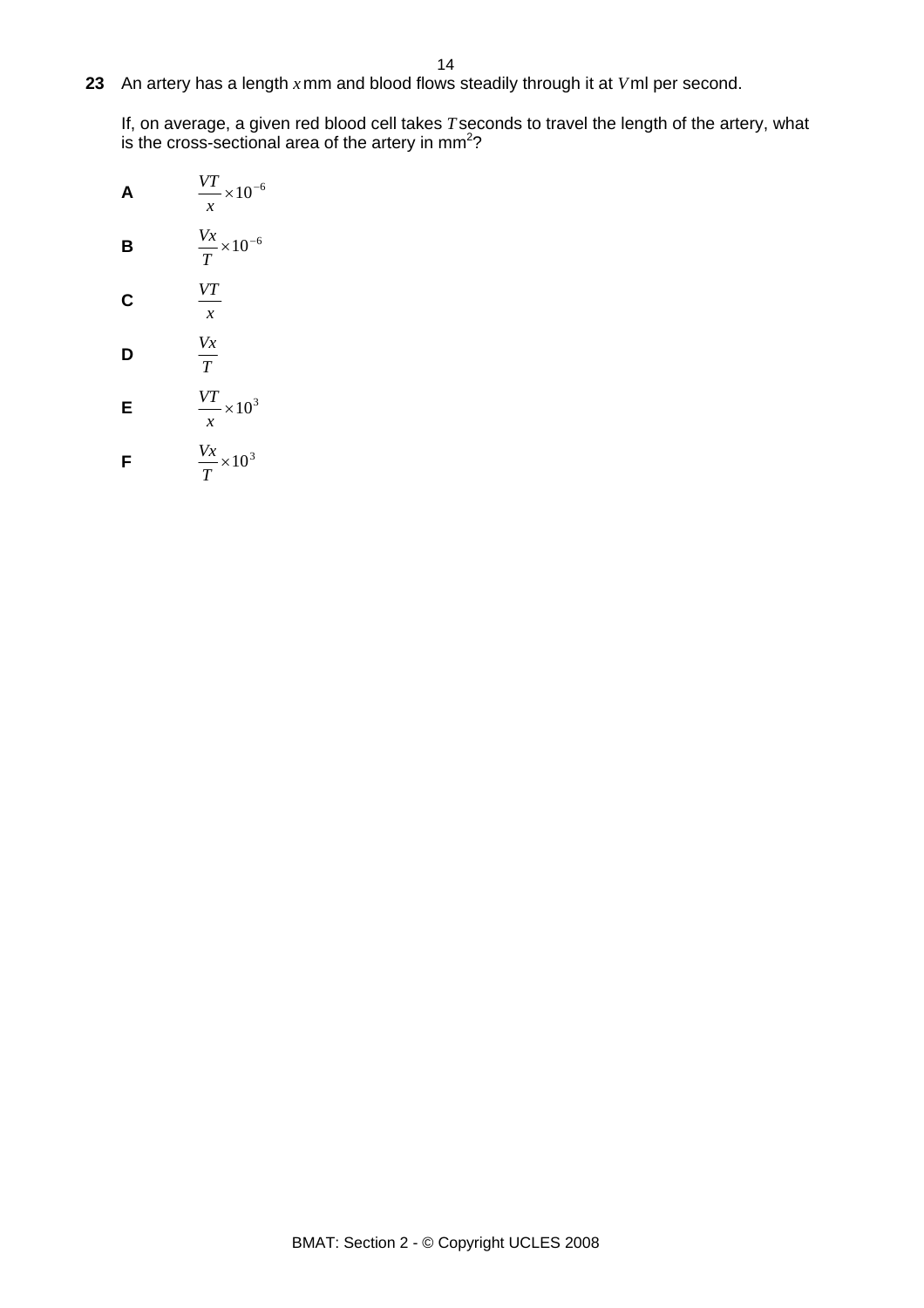**24** The solid shown below consists of a cylinder topped by a hemisphere of the same radius.



Which one of the following correctly gives the volume of this solid?



**B**  $\frac{4r}{3} (4r + 3l)$  $\frac{\pi r^2}{2}(4r+3l)$ 

$$
C \qquad \qquad \frac{\pi r^3}{3}(2+3l)
$$

$$
D \qquad \qquad \frac{\pi r^2}{3}(2r+l)
$$

**25** A mixture of equal parts of hexane (bp  $68^{\circ}$ C) and heptane (bp  $98^{\circ}$ C) is distilled using a fractionating column.

The temperature of the liquid in the flask and the temperature at the top of the fractionating column are measured.

Which one of the following shows the likely temperatures when the first drops of distillate are collected?

| temperature in<br>flask/°C | temperature at top<br>of column/°C |
|----------------------------|------------------------------------|
| 83                         | 68                                 |
| 98                         | 68                                 |
| 83                         | 83                                 |
| פפ                         |                                    |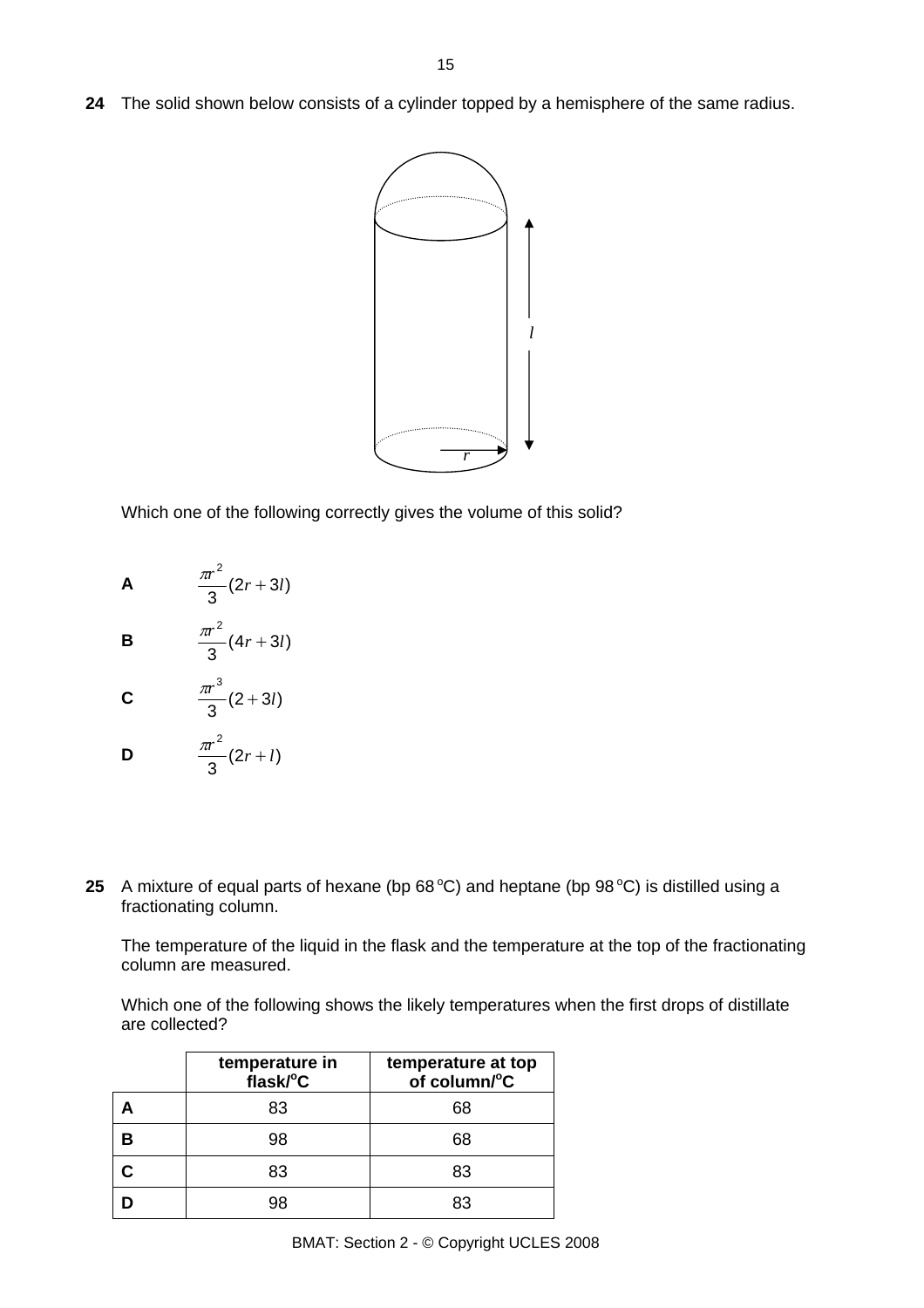- **causes thickening of lining of uterus maintains lining of uterus causes break down of lining of uterus A fall in oestrogen** concentration low oestrogen concentration rise in progesterone concentration **B** fall in progesterone concentration low progesterone concentration rise in oestrogen concentration **C** rise in oestrogen concentration high progesterone concentration fall in progesterone concentration **D** rise in progesterone concentration high oestrogen concentration fall in progesterone concentration **E** rise in oestrogen concentration low progesterone concentration rise in progesterone concentration **FF fall in progesterone** concentration high progesterone concentration fall in oestrogen concentration
- **26** Which row of the table shows the roles of the female sex hormones in controlling the menstrual cycle?

**27** The position of cobalt in the periodic table is as follows:

$$
\begin{array}{|c|c|c|c|}\hline \rule{0pt}{16pt}^{55} Mn & \rule{0pt}{16pt}^{56} Fe & \rule{0pt}{16pt}^{59} Co & \rule{0pt}{16pt}^{59} Ni & \rule{0pt}{16pt}^{63.5} Cu & \rule{0pt}{16pt}^{25} \\ \hline \end{array}
$$

Cobalt 60 is a radioactive isotope that decays with the emission of beta and gamma radiation. A beam of radiation from a cobalt 60 source is directed towards a malignant tumour in a patient's abdomen.

Which of the following is/are correct when cobalt 60 is used in this way?

- **1** The cobalt  $\left(\frac{27}{\text{CO}}\right)$  is being converted into nickel  $\left(\frac{28}{\text{Ni}}\right)$  as it decays.
- **2** The tumour is attacked by the gamma radiation.
- **3** The radiation attacks only the malignant cells.
- **A** 1 only
- **B** 2 only
- **C** 3 only
- **D** 1 and 2
- **E** 2 and 3
- **F** 1 and 3

#### **END OF SECTION 2**